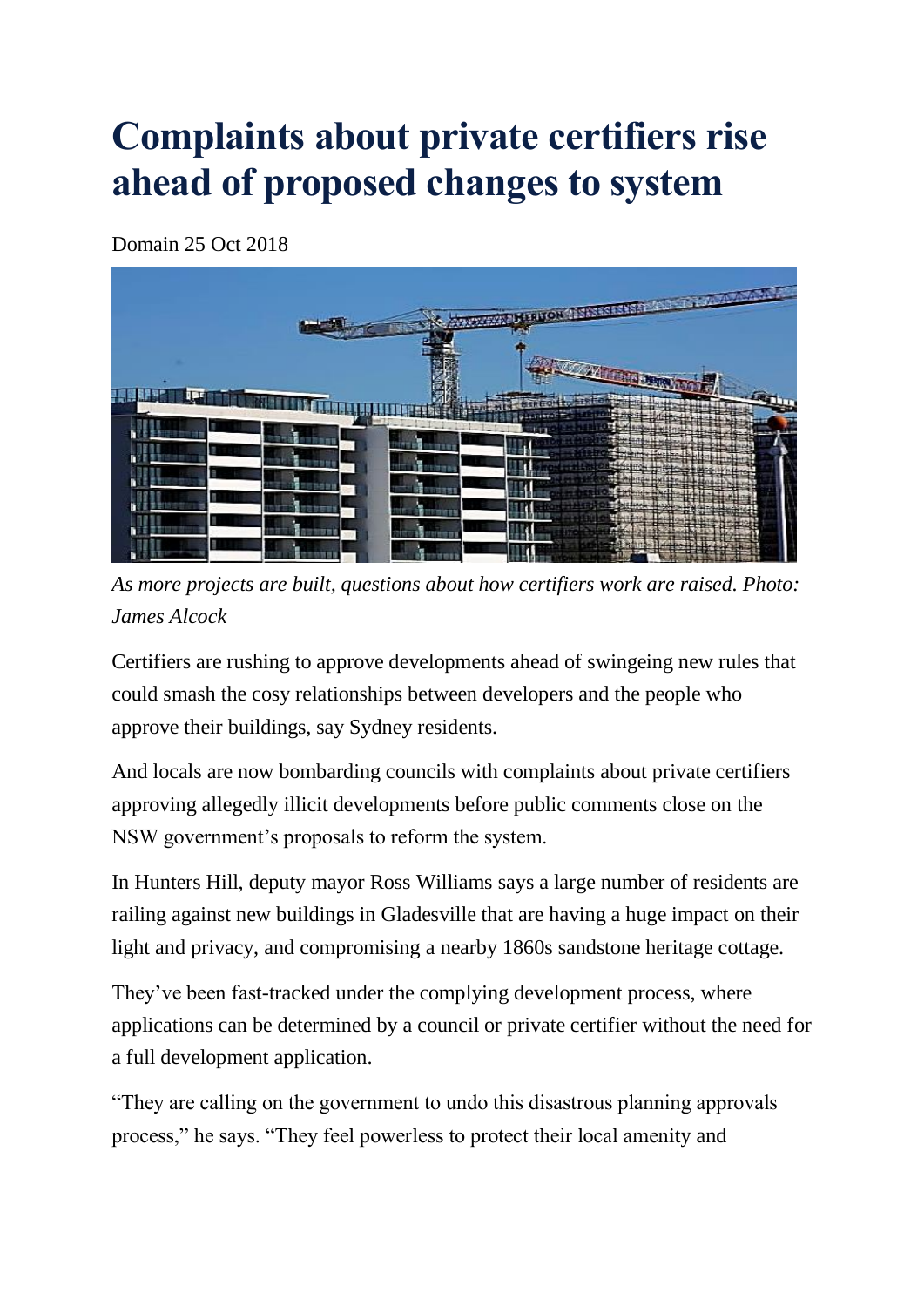neighbourhood values, and say the current system of private certification and approvals doesn't respect, or support, their interest as home owners and families."

Meanwhile in Manly, neighbours of a new home built with a large platform out the front say a certifier issued an occupation certificate despite a number of conditions being ignored. There, the Northern Beaches Council has commenced enforcement action by issuing a notice of intention to give an order to comply with the development consent.

"But will anything really happen now?" asks one of the neighbours affected, University of Sydney School of Medicine lecturer Associate Professor Raf Ghabrial. "Certifiers just don't adhere to the rules that councils lay down.

"The big wooden platform has already been built and is looking straight into my kitchen and dining room. The builder even told me he was surprised it had been allowed, but he'd been told the certifier told them they could build it. It's such a weird system that seems to allow people to flout the rules constantly."



*The view from Raf Ghabrial's kitchen and dining room window of the development next door.*

Anger is growing as the cut-off date of October 30 for feedback on suggested reforms to the current building and certification system nears. The government has